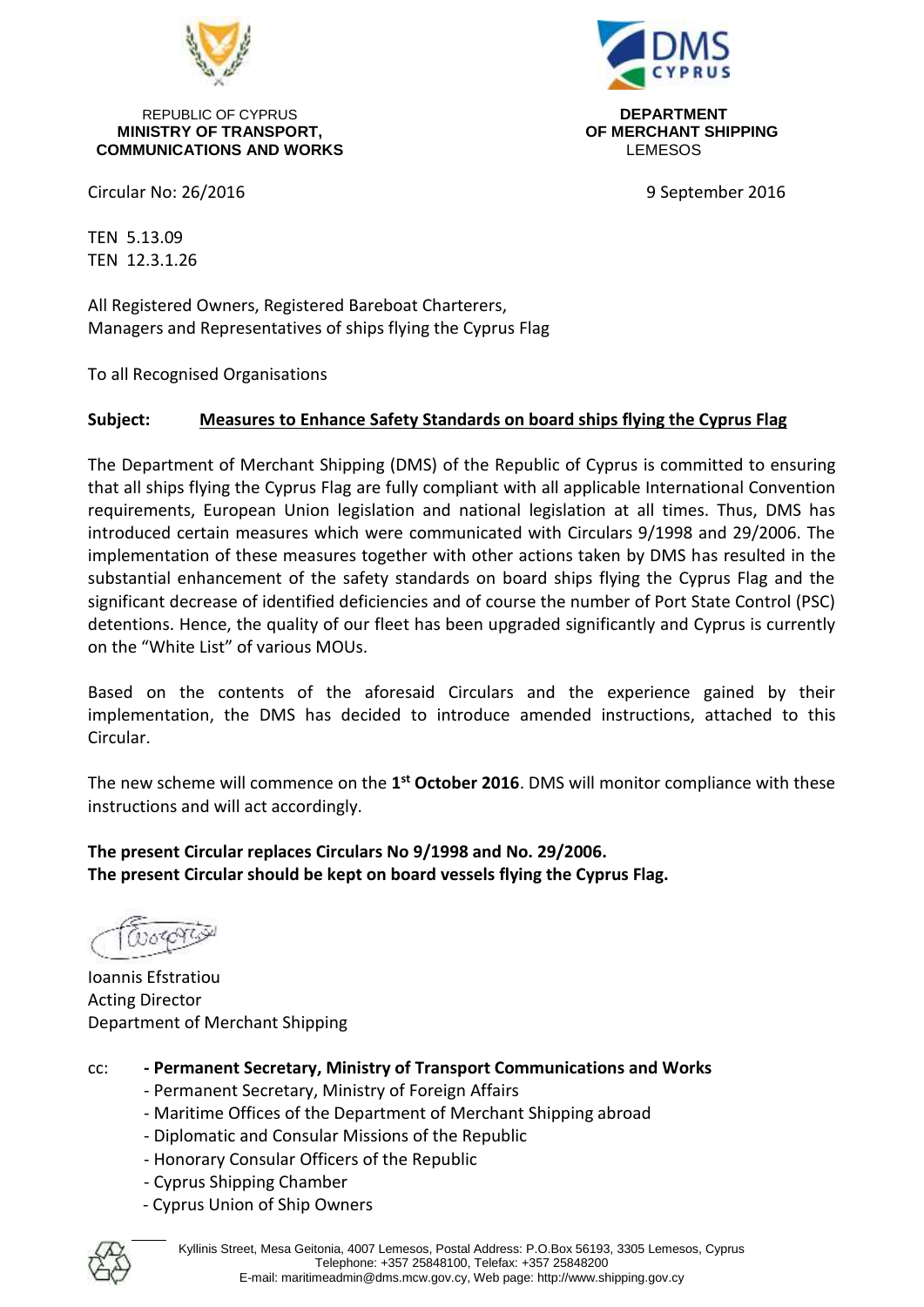### **MEASURES TO ENHANCE SAFETY STANDARDS ON BOARD SHIPS FLYING THE CYPRUS FLAG**

## 1 **General**

1.1 The present instructions aim at enhancing the control of the flag state over safety standards of ships flying the Cyprus Flag. All terms used are as defined in international conventions for the implementation of which relevant authorizations have been given to Recognized Organizations (RO).

1.2 All communication regarding the implementation of this Circular should be addressed to the Head of the Maritime Safety and Security Division of Department of Merchant Shipping (DMS) at [shipcontrol@dms.mcw.gov.cy](mailto:shipcontrol@dms.mcw.gov.cy)

## 2 **Change of Flag Surveys/ audits/ verifications/ inspections**

2.1 Regardless of whether the Company remains the same as before or a change occurs, no vessel may be registered with any outstanding recommendation. In case a deviation from this policy is required, a relevant request should be made to the DMS for consideration and relevant instructions.

2.2 At the time of the change of flag, the extent of the surveys in respect of Safety Equipment**,**  shall be upgraded to that of a renewal survey. The surveys for the other statutory certificates, unless they fall within the windows (intermediate / periodical / renewal), shall be carried out to the extent of annual surveys. For the certification under SOLAS Chapter IX and the International Safety Management Code (ISM Code), the audit procedure specified in each individual authorization letter issued by this Administration should be followed. For certification under SOLAS Chapter XI-2 and the Code for the Security of Ships and of Port Facilities (ISPS Code) the verification procedure specified in Section A.19.4.2 of the ISPS Code should be followed. For the certification under the Maritime Labour Convention, 2006 (MLC 2006) the certification procedure specified in paragraph 7 of Standard A5.1.3 should be followed.

2.3 Surveys conducted within a three (3) months' time period prior to the date of change of Flag may be credited towards change of Flag with the exception of Safety Equipment survey and Safety Radio survey.

2.4 The statutory survey audit/ verification/ inspection reports for the change of flag surveys/ audits/ verifications/ inspections shall be made available to the DMS the soonest possible.

## 3 **Notification after Detention**

3.1 When a ship flying the Cyprus Flag is detained, the master of the ship and or the company managing the ship are obliged immediately to:

- 1.i. Notify and request the ROs which have issued the affected statutory certificates to perform surveys/ audits/ verifications/ inspections required by the present Circular, and
- 1.ii. Notify the DMS communicating the following information:
	- Full copy of the PSC report (Form A and B);
	- Copy of the detention notice; and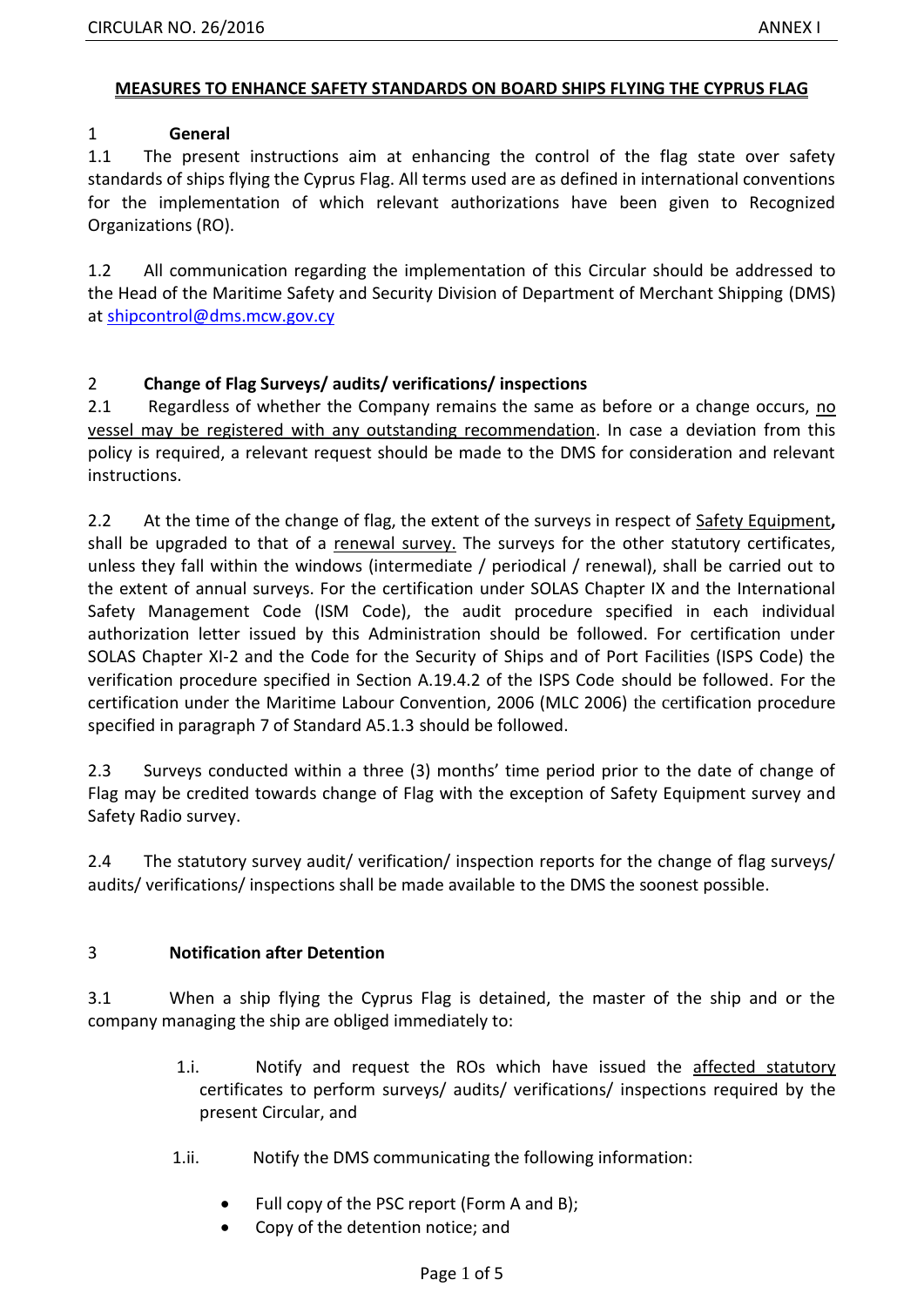- Confirmation that the involved ROs have been notified.
- The schedule for the completion of surveys (if applicable)

3.2 In case a ship flying the Cyprus Flag sails without complying with the above, then upon arrival at the next port of call, a prohibition of sail will be issued until all required surveys/ audits/ verifications/ inspections are completed.

3.3 Furthermore an additional company audit in the scope of an annual one may be requested depending on the safety record of the company in question and the nature of the deficiencies recorded.

3.4 When a ship flying the Cyprus Flag has been released from detention, the master of the ship and or the company managing the ship must immediately to notify the DMS communicating a copy of the release notice and any restrictions imposed to the ship (if any).

## *4* **Actions after Detention**

# *Actions after the 1 st detention in a 24 month period*

4.1 If a ship is detained once within a period of 24 months the following surveys/ audits/ verifications/ inspections should be performed as appropriate:

- I. If the date of the detention falls within the  $\pm 3$  month's window for annual surveys, they must be conducted before the ship sails; **and**
- II. If the date of the detention falls within the window for renewal  $/$  periodical  $/$ intermediate surveys, they must be conducted to the extent possible, except for safety equipment, radio and I.O.P.P, which must be completed. A time schedule for the completion of surveys at the next convenient port must be set and they shall not be delayed until the end of the window; **or**
- III. If all the detainable deficiencies concern the implementation of the Maritime Labour Convention, 2006 (MLC), an additional intermediate inspection should be conducted by the RO responsible for the issue of the Maritime Labour Certificate, **or**
- IV. If all detainable deficiencies concern the implementation of the Code for the Security of Ships and of Port Facilities (ISPS Code), an additional intermediate verification should be conducted by the RO responsible for the issue of the International Ship Security Certificate (ISSC).

4.1.1 In case the RO clearing the deficiencies and the RO responsible for the issue of the Safety Management Certificate (SMC) are different entities and during the survey/ inspection/ verification it becomes apparent that the Safety Management System (SMS) on board is not properly implemented then the surveyor should notify the ship's RO responsible for the issue of the SMC and the DMS of the findings. In case RO responsible for the issue of the SMC, having assessed the findings, deems that an additional audit is necessary, it shall notify the DMS and proceed as soon as possible to conduct the additional audit of the SMS of the ship and inform the DMS and the RO clearing the deficiencies of the results.

# *Actions after the 2nd detention in a 24 month period*

4.2 If a ship is detained twice within a period of 24 months, in addition to the surveys/ audits/ verifications/ inspections required in case a ship has been detained once within a period of 24 months (as from the date of the last detention counting backwards) an additional shipboard audit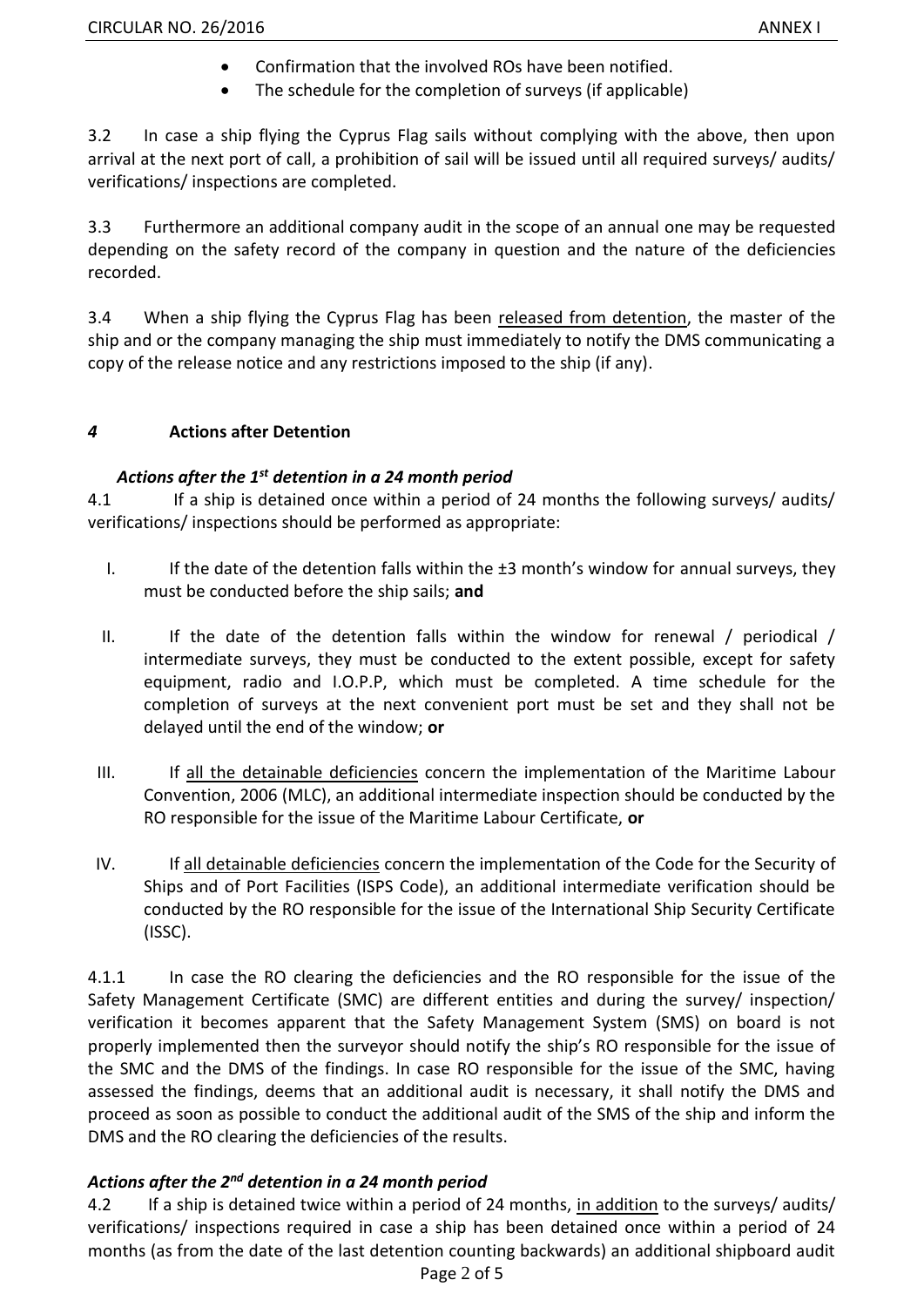to the extent of an initial one should be performed before the ship sails. Furthermore an additional shore based audit to the extent of an annual one shall be performed not later than 30 days from the date of the detention.

## *Actions after the 3rd detention in a 24 month period*

4.3 If a ship has been detained three times within a period of 24 months (as from the date of the last detention counting backwards), all statutory certificates will be suspended. In order to reinstate the certificates, renewal surveys shall be carried out with no outstanding items or recommendations to the extent possible, and an additional audit to the extent of an initial one shall be performed. Furthermore an additional shore based audit to the extent of an initial one should be performed, not later than 30 days from the date of the detention.

## *Actions after the 4th detention in a 24 month period*

4.4 In case a ship is detained for the fourth time within a period of 24 months (as from the date of the last detention counting backwards), then the vessel will be deleted from the Cyprus Registry and the Document of Compliance (DoC) of the Company issued on behalf of the Republic will be re-examined.

4.5 It should be noted that the DMS may amend any of the above instructions depending on the number and the nature of the identified deficiencies. Additionally, the DMS may participate to any of the above surveys/ audits/ verifications/ inspections or may request for an occasional Flag State survey /audit /inspection/ verification, at owners' expenses.

## **Outstanding Recommendations**

5 In case a ship is burdened with recommendations imposed either by the DMS or PSC, these shall be communicated to the relevant RO and the latter shall ensure that they have been rectified according to the set schedule. Otherwise the RO shall contact the DMS for a decision on the action to be taken.

## **Postponement of surveys/ audits/ verifications/ inspections related to detentions**

6 Applications for postponement or waiving of surveys/ audits/ verifications/ inspections related to detentions will be considered by the DMS only in cases where special circumstances warrant them.

## **ISM audits by ROs**

7 When conducting ISM audits, the ROs should take into consideration all deficiencies revealed in the course of the PSC inspections leading to detentions. The ISM audits should, among other things, aim to identify any specific failures of the SMS which may be attributed as a causal factor to the deficiencies revealed. The ISM audits shall also ensure that appropriate corrective and preventive actions have been taken or a schedule is in place for the implementation of the appropriate corrective and preventive actions.

## **Reporting Defective Equipment and Accidents**

8 Recently, we have observed several cases where PSC inspections have resulted in unnecessary detentions due to failure of the master and or the company to report to the relevant PSC Authorities, in advance, defective equipment or damages usually resulting from a casualty or heavy weather.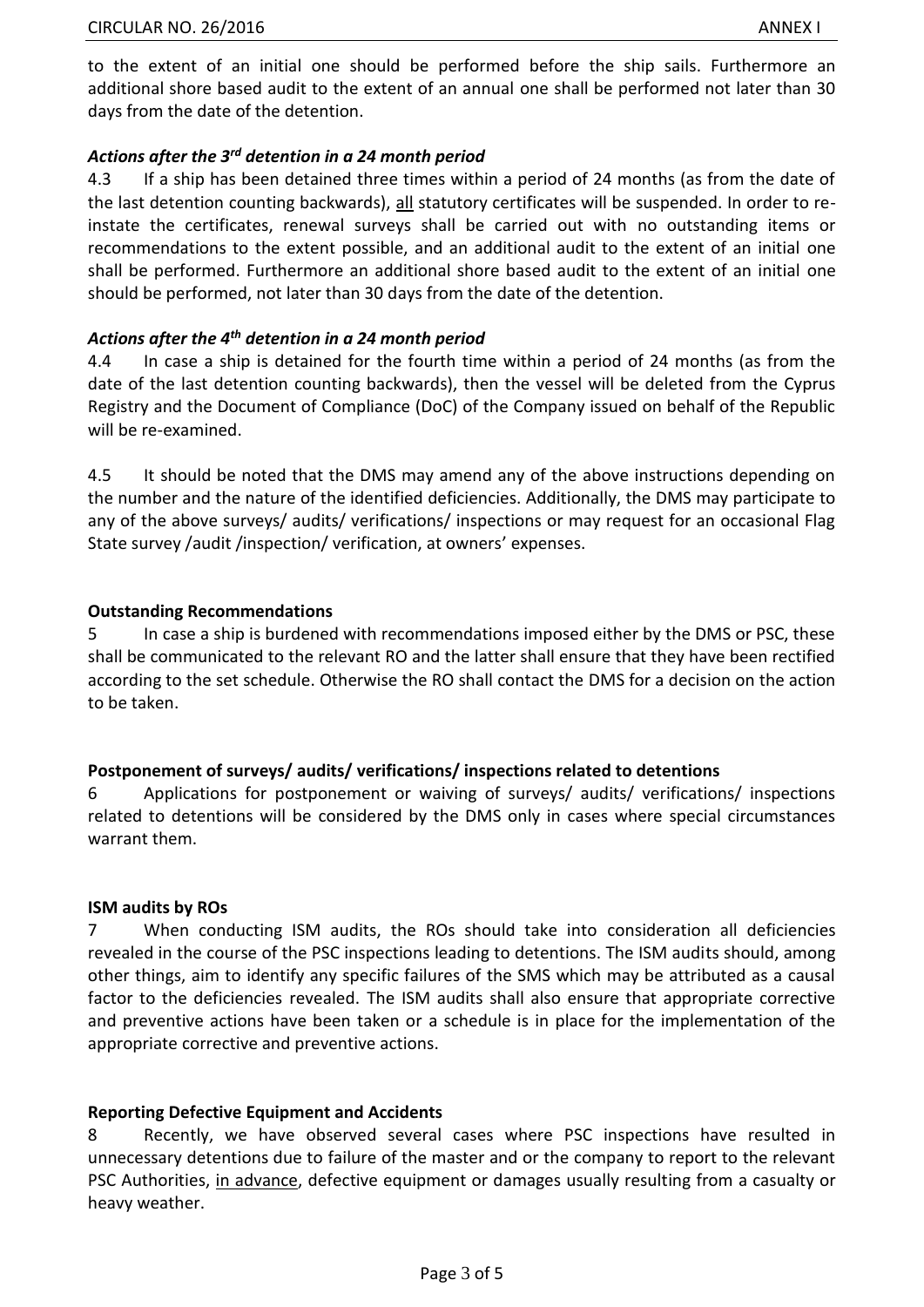8.1 In view of the above, we kindly remind you that Regulation 11(c) of SOLAS Chapter I specifies that "*Whenever an accident occurs to a ship or a defect is discovered, either of which affects the safety of the ship or the efficiency or completeness of its life-saving appliances or other equipment, the master or owner of the ship shall report at the earliest opportunity to the Administration, the nominated surveyor or recognized organization responsible for issuing the relevant certificate, who shall cause investigations to be initiated to determine whether a survey, as required by regulations 7, 8, 9 or 10, is necessary. If the ship is in a port of another Contracting Government, the master or owner shall also report immediately to the appropriate authorities of the port state and the nominated surveyor or recognized organization shall ascertain that such a report has been made*."

8.2 It is therefore imperative that the master notifies accordingly, before arrival, the relevant PSC Authorities, the relevant RO and the DMS explaining the deficiencies, the circumstances under which these deficiencies occurred and the actions taken for their rectification including a rectification plan (if available at the time of notification). It should be stressed out that some countries (like the United States of America) have specific notification procedures that include notifications for defective equipment or damages. In such cases the masters and companies are urged to strictly follow the notification procedures adopted by these countries.

#### **Disputing a PSC detention**

9 In case the master feels that a detention is unjustified, such matter could be initially discussed, calmly and in a professional manner, with the PSC Officer in charge.

9.1 In case the company managing the ship, is of the view that a detention is not justified, the company may decide to appeal the PSC detention. However, it should be noted that initiating an appeal, complaint or review procedure will result to the suspension of a detention.

9.2 Additionally, it should be noted that time limits apply to each procedure (appeal, complaint or review) and that the time limits vary between MOUs and between countries within the same MOU. Details on the procedure to be followed in each case and the applicable time limits can be found from the websites of the relevant MOU. Alternatively, companies may contact DMS for advice.

9.3 The appeal procedure is usually initiated by the company or the ship owner directly to the PSC authority involved requesting re-consideration of the detainable deficiencies. DMS is generally not involved in the formal appeal procedure, but will provide a supporting statement upon request for appeals where there are grounds to believe that the detention is not justified.

9.4 Masters and companies are advised to consider Appendix 2 of IMO Assembly Resolution A.1052(27) entitled "Guidelines for the Detention of Ships" which contains a list of deficiencies that are considered to be of such a serious nature that they may warrant the detention when they consider to make an appeal against a PSC detention.

9.5 Where the PSC authority's appeal procedure requires the appeal to be made by the Flag State, the DMS will appeal only upon written request by the company or the ship owner where the detention is considered unjustified or inappropriate in the circumstances.

## **Complaints**

10 In cases where the PSC authorities do not provide for an administrative hierarchical recourse and no appeal is made, the Company may submit a written complaint to the DMS. If the objective evidence supporting the complaint is sufficient to indicate that the detention is